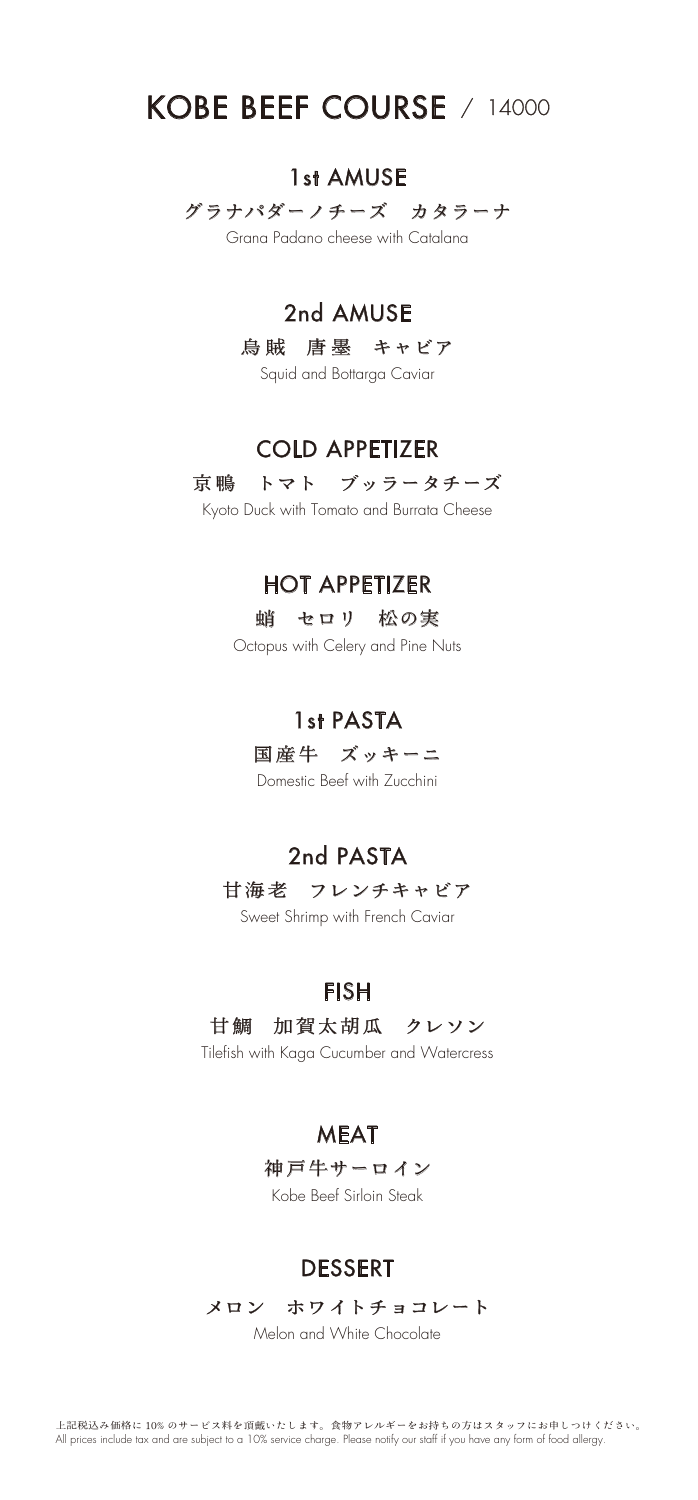## **ORIENTAL** / 11000

### 1st AMUSE

グラナパダーノチーズ カタラーナ

Grana Padano cheese with Catalana

## 2nd AMUSE

烏賊 唐墨 キャビア

Squid and Bottarga Caviar

## COLD APPETIZER

京鴨 トマト ブッラータチーズ

Kyoto Duck with Tomato and Burrata Cheese

## HOT APPETIZER

#### 蛸 セロリ 松の実

Octopus with Celery and Pine Nuts

## 1st PASTA

国産牛 ズッキーニ

Domestic Beef with Zucchini

## 2nd PASTA

甘海老 フレンチキャビア

Sweet Shrimp with French Caviar

## **FISH**

## 甘鯛 加賀太胡瓜 クレソン

Tilefish with Kaga Cucumber and Watercress

## **MEAT**

### 黒毛和牛サーロイン ゴールドラッシュ

Kuroge Sirloin Steak with Gold Rush

#### \* 黒毛和牛フィレに変更 +2000yen Change to Kuroge Wagyu Tenderloin Steak +2000yen

### DESSERT

#### メロン ホワイトチョコレート

Melon and White Chocolate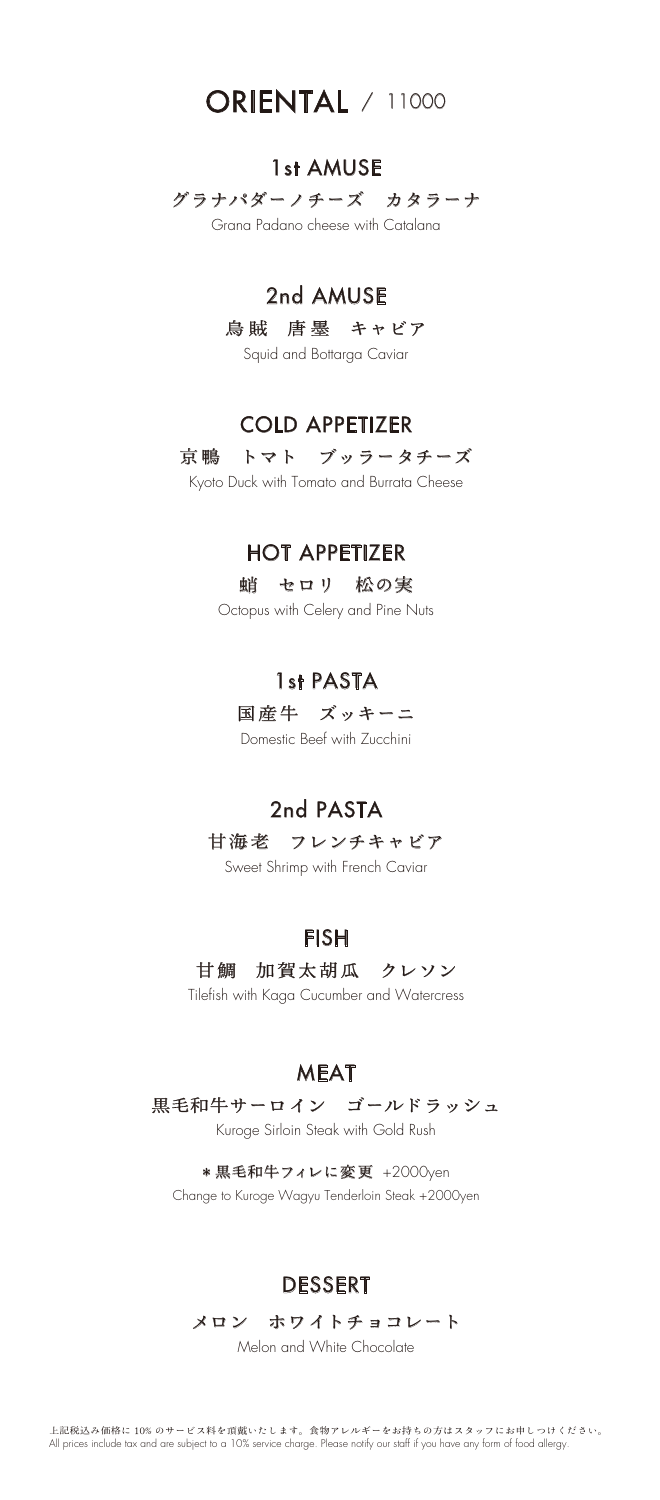## THE SEASONAL / 6300

## AMUSE

#### フォアグラレーズンサンド

Foie Gras Raisin Sandwich

### COLD APPETIZER

#### 伊佐木 トマト 水茄子

Sea Grunt and Tomato Water Eggplant

## HOT APPETIZER

#### 花ズッキーニ 天使の海老

Flower zucchini with Angel Shrimp

### PASTA

#### 鱧 万願寺唐辛子

Conger with Manganji Chili

## CHOICE OF MAIN DISH

#### 仔牛 ヤングコーン バター

Calf with Young Corn and Butter

or

黒毛和牛サーロイン (+1800yen ) Kuroge Wagyu Sirloin ( Add 1800yen )

### SIGNATURE DISH

オリエンタルカレー

Oriental Curry

## DESSERT

檸檬 フロマージュブラン ココナッツ

Lemon with Fromage Blanc and Coconut